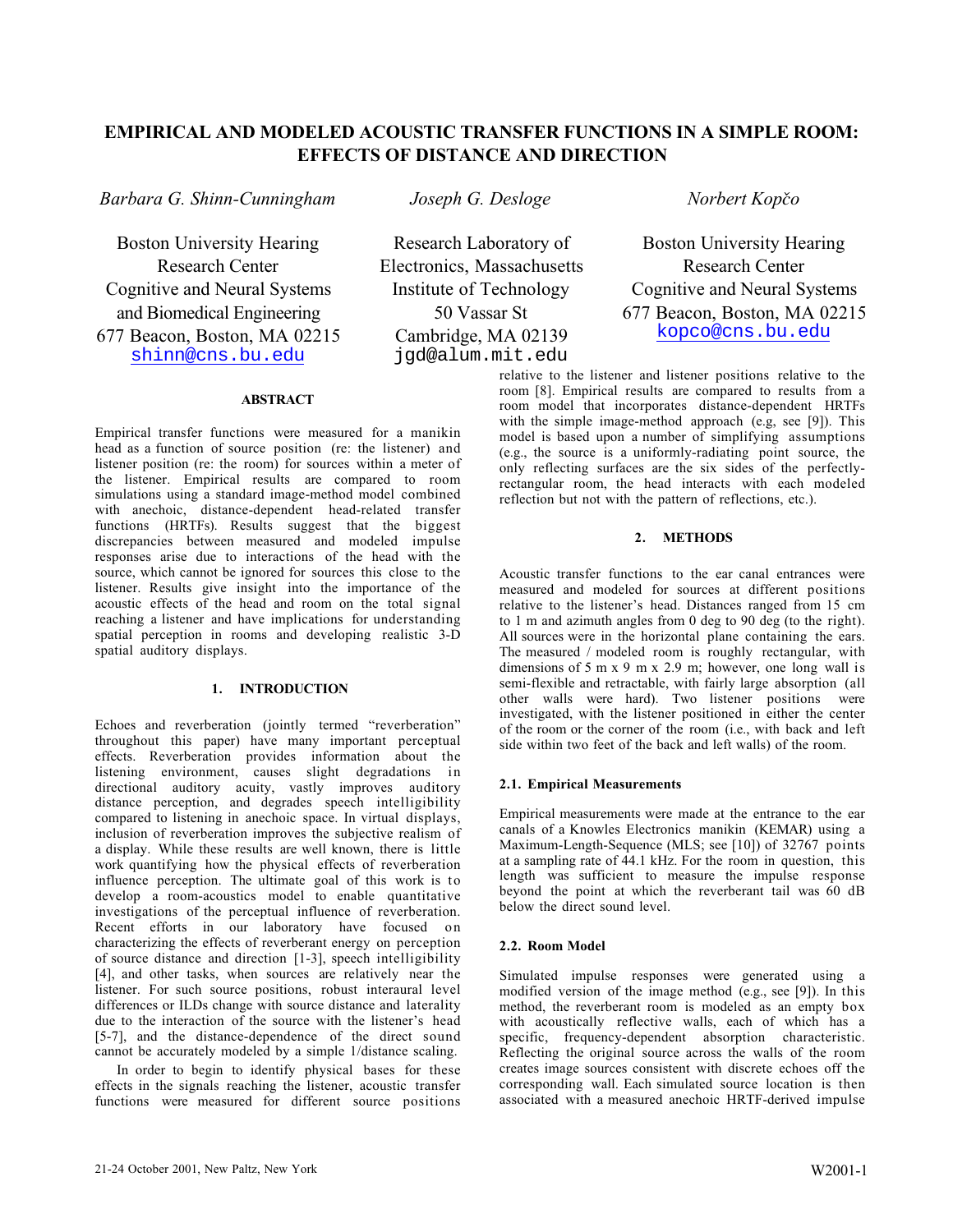response. The measured impulse response is time shifted and amplitude scaled (preserving interaural cues) to account for small differences between the distance at which the impulse response was measured and distance of the image source. Finally, the impulse is filtered to account for the wall absorption. All such image sources (computed iteratively out to the first 110 ms of the response, which is out to the point at which empirical HRTFs were within 30 dB of their peak value) are summed to produce the total reverberant impulse response (no late reverberant tail was included). The current simulation differs from most previous, similar models in that the measured impulse responses for nearby sources are distance- as well as direction-dependent.

#### **3. RESULTS**

#### **3.1. Magnitude Spectra**

Figures 1 and 2 show the measured and modeled (respectively) long-term magnitude spectra of the impulse response at the right (black) and left (gray) ears for different source positions when the listener is in the room center.



Figure 1. *Magnitude spectra of measured transfer functions for various source positions (room center)*.

Qualitatively, measured and modeled results show the same patterns. When the listener is in the center of the room, the main effect of reverberation is to cause frequency-tofrequency variations in the received spectral energy such that the magnitude spectra vary randomly about the direct-soundalone spectral levels. The variations are largest in the left ear, which is, for the tested positions, always the ear farther from the source and the ear facing the "hard" wall in the asymmetrical room. These results are consistent with the fact that the dominant energy in the impulse response comes from the direct sound; the amount of spectral "distortion" depends on the direct-to-reverberant energy ratio (D/R), which decreases with distance, increases at the right ear and decreases at the left ear as the source moves laterally to the right, and is larger in the right ear than the left.

While not shown here for sake of brevity, measured and modeled results also agree well when the listener is in the

corner of the room. In this case, frequency-to-frequency variations in the magnitude spectrum are also observed. However, strong, early reflections from the walls additionally lead to pronounced comb-filtering of the received spectra. This effect is strongest at the far ear; in some cases, the far-ear direct-sound impulse is lower in level than the first wall reflection. The resulting long-term magnitude spectra show strong peaks and notches that arise directly from the inphase and out-of-phase interference of early, discrete echoes.



Figure 2. *Magnitude spectra of modeled transfer functions for various source positions (room center)*.

#### **3.2. Interaural Time Differences**

Interaural time differences (ITDs) were calculated from the long-term spectra of the reverberant impulse responses. While such a simple analysis does not directly predict the degree to which reverberation may degrade directional hearing (since it ignores temporal structure and perceptual phenomena such as the precedence effect), it helps to quantify the degree of interaural distortion produced by reverberation. Figures 3 and 4 show ITD as a function of frequency for direct-sound-alone (gray) and reverberant (black) impulse responses for the center-room position. Figures 5 and 6 show corresponding plots for the cornerroom position. ITD was calculated by dividing the interaural phase angle at each frequency by 2 f; inherent phase ambiguity is shown by plotting the 2 multiples of interaural phase. The "true" ITD is roughly the ITD value of the resulting contour that is constant as a function of frequency.

In all cases, the interaural distortion is greatest for the far sources (right column) compared to the near sources (left column) and grows with source laterality. Empirical and modeled results show similar patterns. For the center room listener positions (Figures 3 and 4), the ITD distortion is essentially random around the direct-sound-alone ITD. For the corner room listener positions (Figures 5 and 6), the distortion is much more systematic, with large fluctuations and discontinuities in the ITD as a function of frequency. This pattern arises from the comb-filtering effects of the early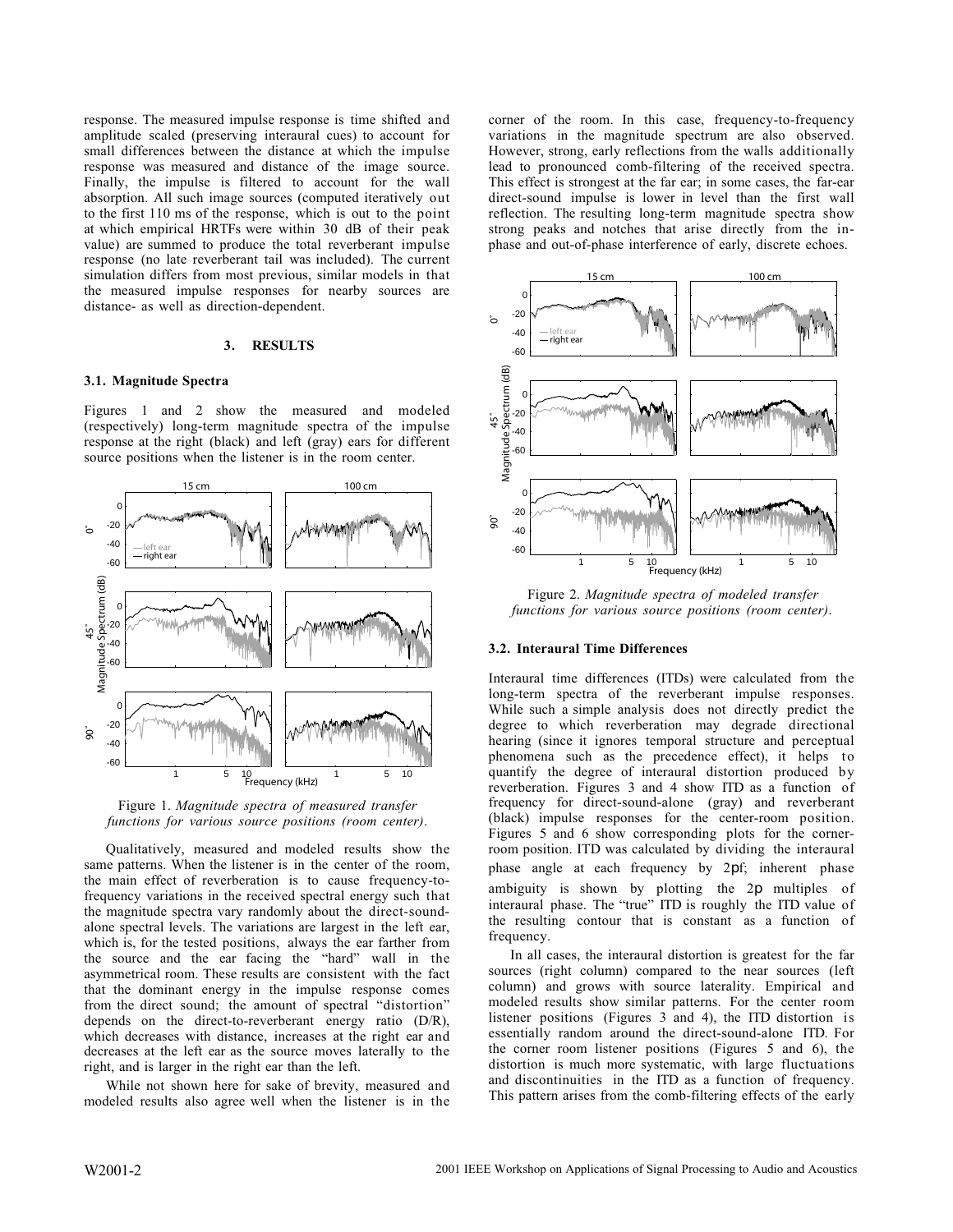wall reflections and the frequency-dependent cancellation and reinforcement caused by the reflections.



Figure 3. *Interaural time delay (ITD) versus frequency for measured transfer functions for various source positions (room center).*



Figure 4. *ITD versus frequency for modeled transfer functions for various source positions (room center).*

#### **3.3. Direct- and Reverberant-Sound Energy**

The qualitative agreement between the measured and modeled impulse responses demonstrated in Figures 1-6 is encouraging; however, more quantitative comparisons are critical for understanding how well the simple roomacoustics model describes the effects of reverberation. In all cases (for all physical cues considered), the amount of "distortion" produced by the reverberant energy varies directly with D/R. For source and listener positions yielding large D/R, the reverberation causes small changes in the physical signals at the ears; when D/R is small, the reverberation has a larger effect. Due to the fact that the direct-sound HRTFs used in the simulation were taken from empirically-measured, distance-dependent HRTFs, the direct sound energy at the left and right ears changes identically in the measured and modeled results. The distance-dependence of these empirical HRTFs, which is usually modeled as varying with 1/distance, differs from most other simulations due to the fact that sources are relatively close to the head and the interaction of the head and source wave cannot be ignored.



Figure 5. *ITD versus frequency for measured transfer functions for various source positions (room corner).*



Figure 6. *ITD versus frequency for modeled transfer functions for various source positions (room corner).*

One effect that is not perfectly captured by the model is a systematic increase in the reverberant energy in the measured HRTFs (calculated by time-windowing out the direct impulse in the HRTFs and summing the remaining energy) with decreasing source distance. Figure 7 shows the reverberant energy reaching the left and right ears as a function of source azimuth (source distance varies parametrically in the figure). The amount of reverberant energy is almost always greater in the left (dashed lines) compared to the right (solid lines) ear as a result of the absorption characteristics of the right-side